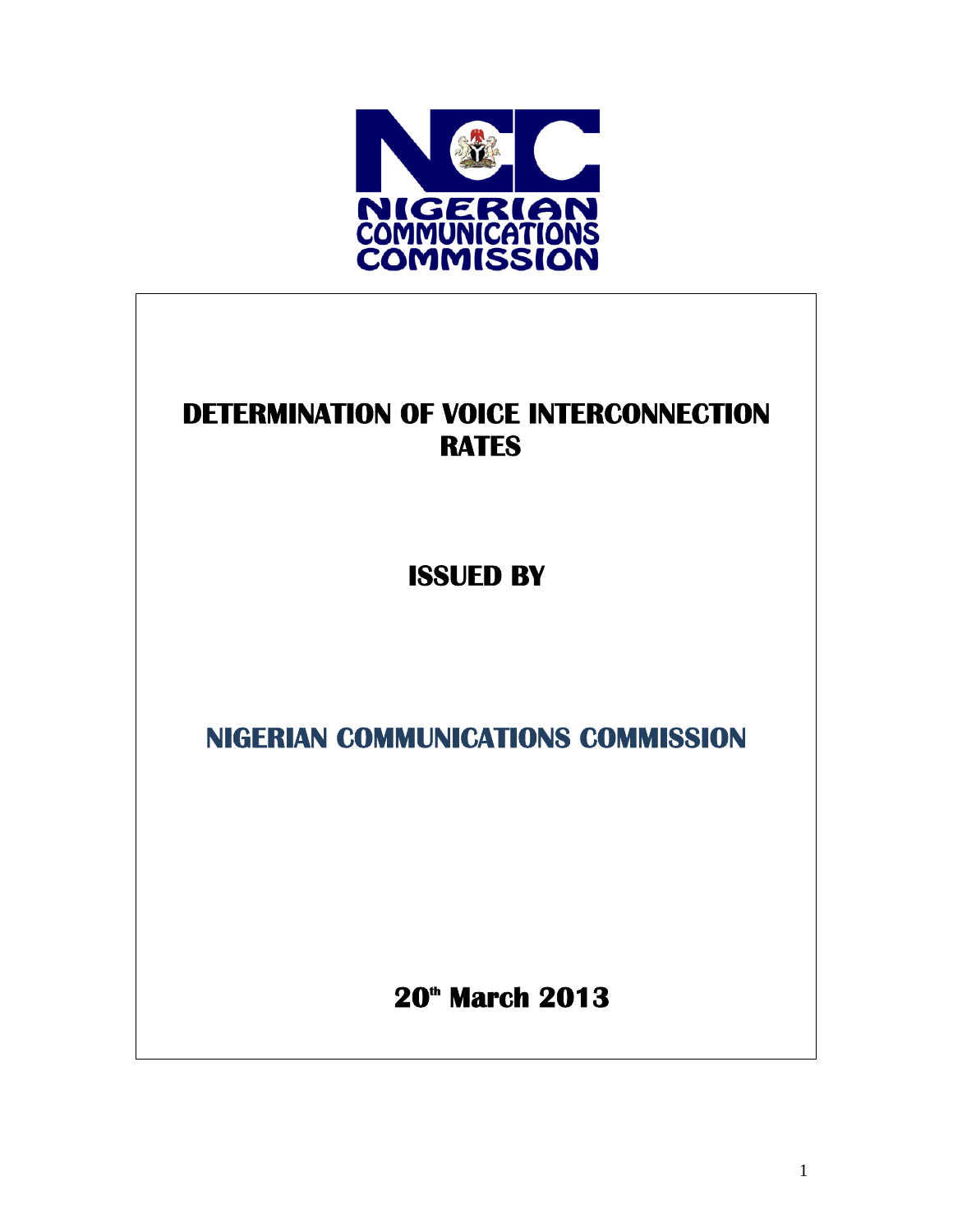## **VOICE INTERCONNECTION RATE DETERMINATION BY THE NIGERIAN COMMUNICATIONS COMMISSION**

## **INTRODUCTION**

- 1. Interconnection is critical to the proper functioning of a competitive communications market. This is recognised in the Nigerian Communications Act 2003 (The Act), which requires network facilities providers and network service providers to provide other licensees with interconnection on request at any technically feasible location.
- 2. The current regime of interconnection rate regulation was implemented through the Commission's Interconnection Rate Determination issued on 21 December 2009. Since then, the Nigerian Communications Market has seen tremendous growth in both, subscriber numbers as well as traffic volumes and available technologies (e.g. 3G).
- 3. Due to these developments the Commission decided to review the rates set in its 2009 Determination in the light of current information including technological changes as well as market evolution.
- 4. The scale of changes noted above inevitably lead to changes in the unit cost of providing services including interconnection and may give rise to differences between regulated interconnection rates and underlying costs which in turn may result in differences between on-net and off-net retail tariffs which are not cost reflective. Such differences may be used by larger operators strategically to limit switching to smaller networks.
- 5. The Commission has retained PricewaterhouseCoopers (PwC) to undertake indepth cost studies of the voice interconnection rates.

## **LEGAL BASIS FOR THIS DETERMINATION**

## **BACKGROUND**

6. The Commission's functions and duties are set out i**n** the Nigerian Communications Act 2003 (the "Act"). Section 4 of the Act lists the Commission's functions, which include the facilitation of investments in and entry into the Nigerian market for the provision and supply of communications services, equipment and facilities (section 4(a)), the protection and promotion of the interests of consumers against unfair practices including but not limited to matters relating to tariffs and charges and the availability and quality of communications services, equipment and facilities (section 4(b)), and the promotion of fair competition in the communications industry and protection of communications services and facilities providers from the misuse of market power or anticompetitive and unfair practices by other service or facilities providers (section 4(d)).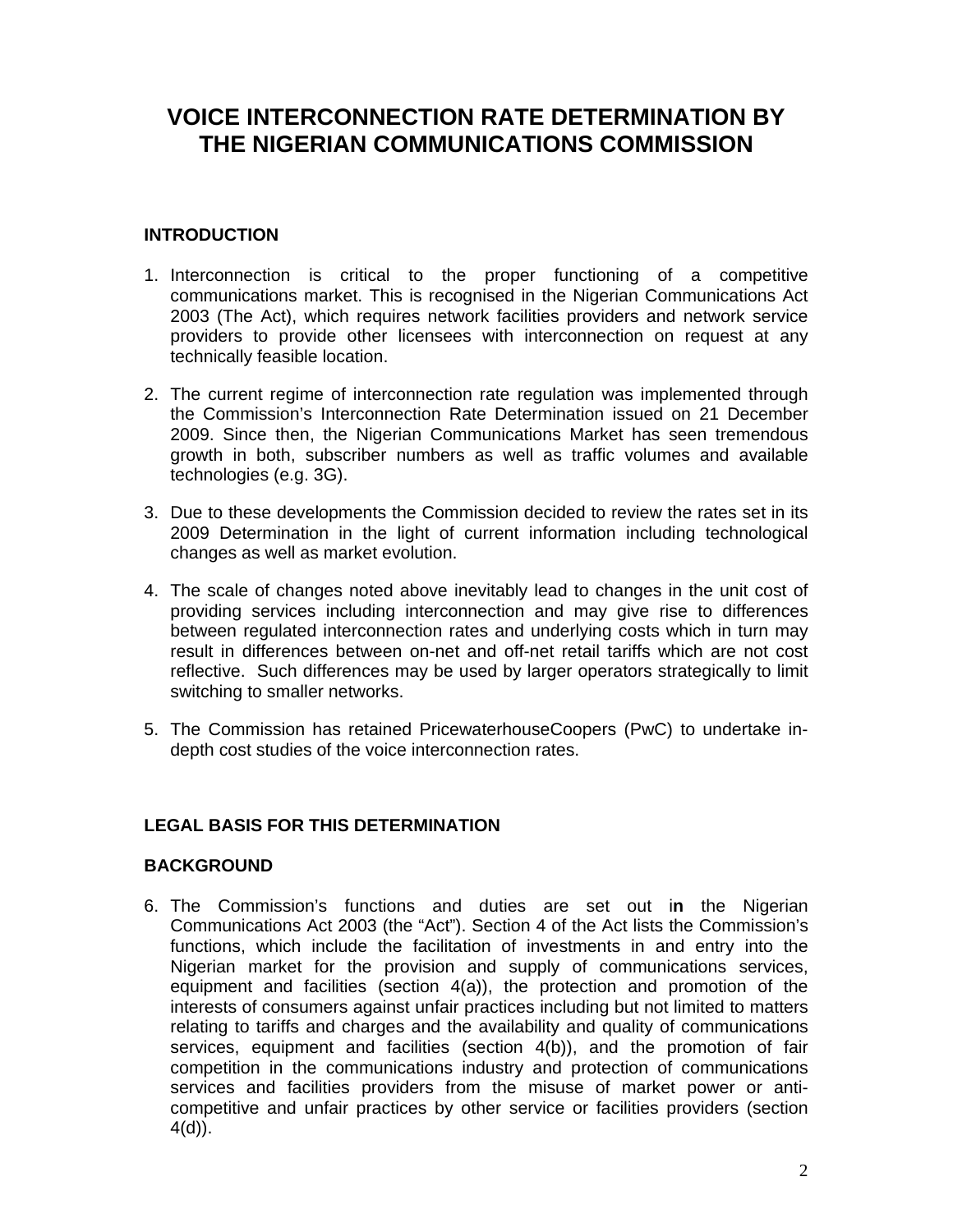- 7. The Commission also has general responsibility for the economic and technical regulation of the communications industry (section 4(w)).
- 8. Section 4(2) of the Act requires the Commission to carry out its functions, meet its duties, and exercise its powers efficiently, effectively and in a non-discriminatory and transparent manner and in a way that is best calculated to ensure that throughout Nigeria, subject to the regulatory controls set out in the Act, all forms of communications services, facilities and equipment are provided on such terms and subject to such conditions specified by the Commission from time to time.
- 9. Network services providers and network facilities providers are required by section 96 of the Act to provide other licensed operators with interconnection to their communications systems on request at any technically feasible location. Agreements for interconnection must according to section 97(1)(a) comply with the Act, the regulations and any guidelines published intermittently. Although the terms and conditions of interconnection agreements are primarily to be those agreed on by the parties, section 97(2) of the Act empowers the Commission to intervene on its own initiative or at the request of one or both negotiating parties where the Commission considers that an agreement or individual provisions of the agreement are inconsistent with the provisions of the Act or subsidiary legislation, where agreement cannot be reached, where there is a delay in reaching agreement, or if the Commission considers that it is in the public interest to do so.
- 10. Section 97(2) of the Act therefore provides significant discretion for the Commission to intervene in interconnection negotiations and in concluded agreements. Further, section 98(3) of the Act provides that the Commission can, following consideration of the terms and conditions and charges set out in an agreement; require that the parties revise the agreement if it is not consistent with the Act, the regulations, or interconnection guidelines.
- 11. The National Telecommunications Policy also empowers the Commission to publish clear and appropriate studies and standards for any cost analysis required to support the development of equitable interconnection charges. Rate setting methodologies can also be included in any regulations made by the Commission under section 99 of the Act.
- 12. The Interconnection Regulations 2006 oblige the Commission to encourage and secure adequate interconnection and interoperability of services and to carry out its functions in a way that promotes efficiency, sustainable competition and gives the maximum benefit to users (para 2). The Interconnection Regulations 2006 further envisage interconnection charges determined by the Commission (para 6).

## **BASIS FOR SETTING BINDING RULES**

13. Voice and data interconnection underpins the provision of a wide range of services to consumers and is essential in order to ensure the development of "modern, universal, efficient, reliable, affordable and easily accessible communications services" in Nigeria. This is one of the objectives of the Act itself and is reflected in the Commission's functions, which are described in paragraph 2 of this section of the determination.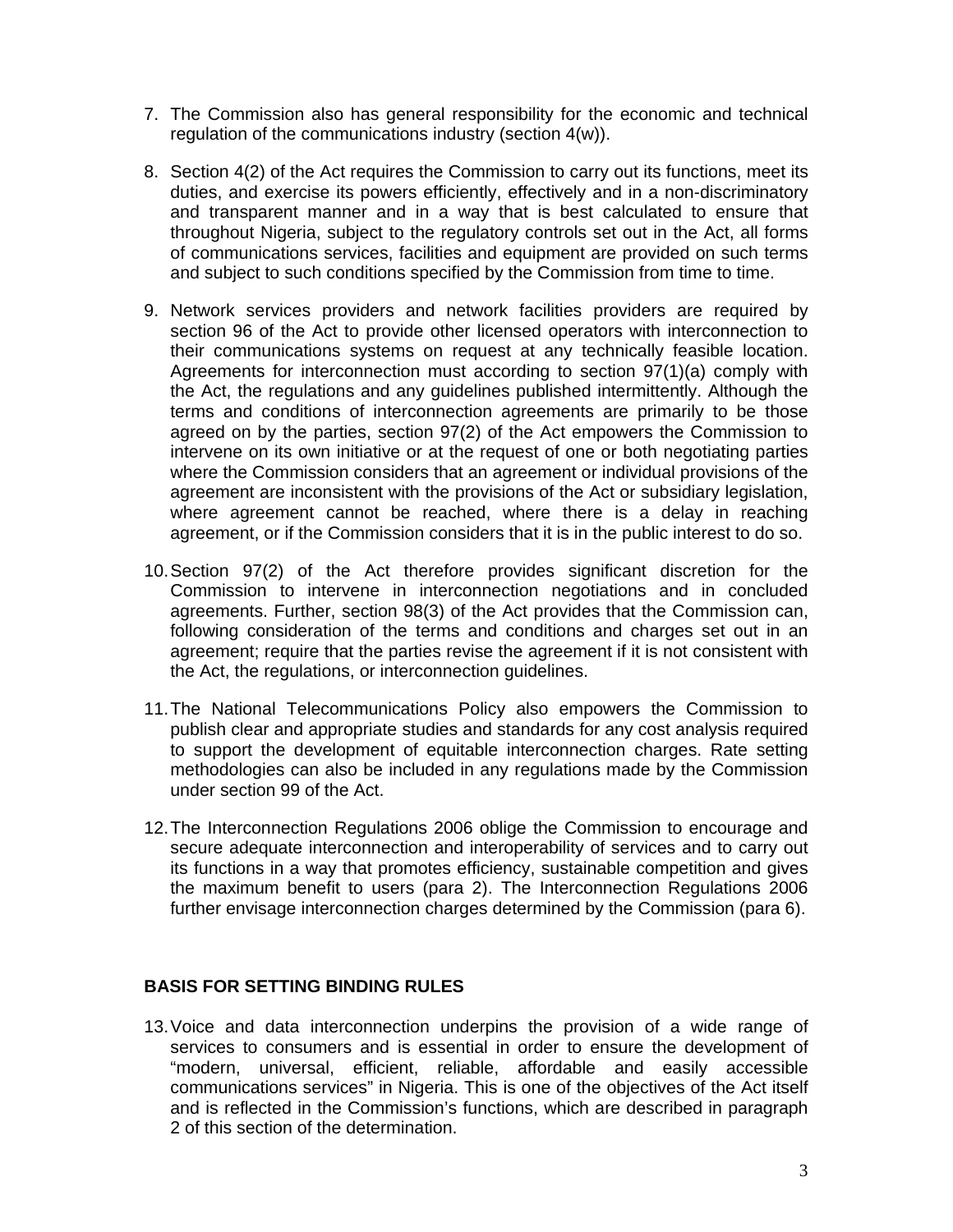- 14. In line with economic efficiency principles and international best practice interconnection rates should be based on the economic costs of providing the services in question. Cost based interconnection rates were determined in Nigeria in 2006 and 2009 and have now been updated in the light of technological and market developments.
- 15. For the reasons summarised above, the Commission believes that it is in the public interest to intervene at its own instance to determine voice interconnection rates to be applied by all fixed and mobile operators, both in concluded agreements and when negotiating interconnection. In reliance on section 97(2)(c) of the Act, the Commission makes this Determination.

## **PROCESS ADOPTED**

- 16. In June 2012, the Commission appointed PricewaterhouseCoopers LLP (www.pwc.co.uk) to undertake a cost study for voice interconnection.
- 17. In line with its commitment to a policy of openness, transparency, fairness, and participatory regulation, the Commission informed stakeholders in July 2012 of its engagement of PWC to advise on the review of interconnection rates for mobile and fixed telephony services.
- 18. Furthermore, a general stakeholder meeting took place on the 18th July, 2012. At this meeting with the operators the Commission explained the rationale for the appointment of PwC, the work that would be undertaken by PwC, and the level of cooperation required from operators. Additional meetings were held during the course of the week with some of the operators. In the course of these meetings, PwC met with operators representing different license groups to explain the consultancy, discuss issues of voice and data interconnection, and to obtain the required information and documentation. Appendix A provides an overview of a range of issues related to the interconnection framework which were discussed between the Commission, PwC, and industry stakeholders in a workshop on 18 July 2012.
- 19. Following these meetings, PwC provided the Commission with recommendations related to the regulation of voice interconnection.
- 20. For the voice interconnection cost modelling the recommendations can be summarised as follows: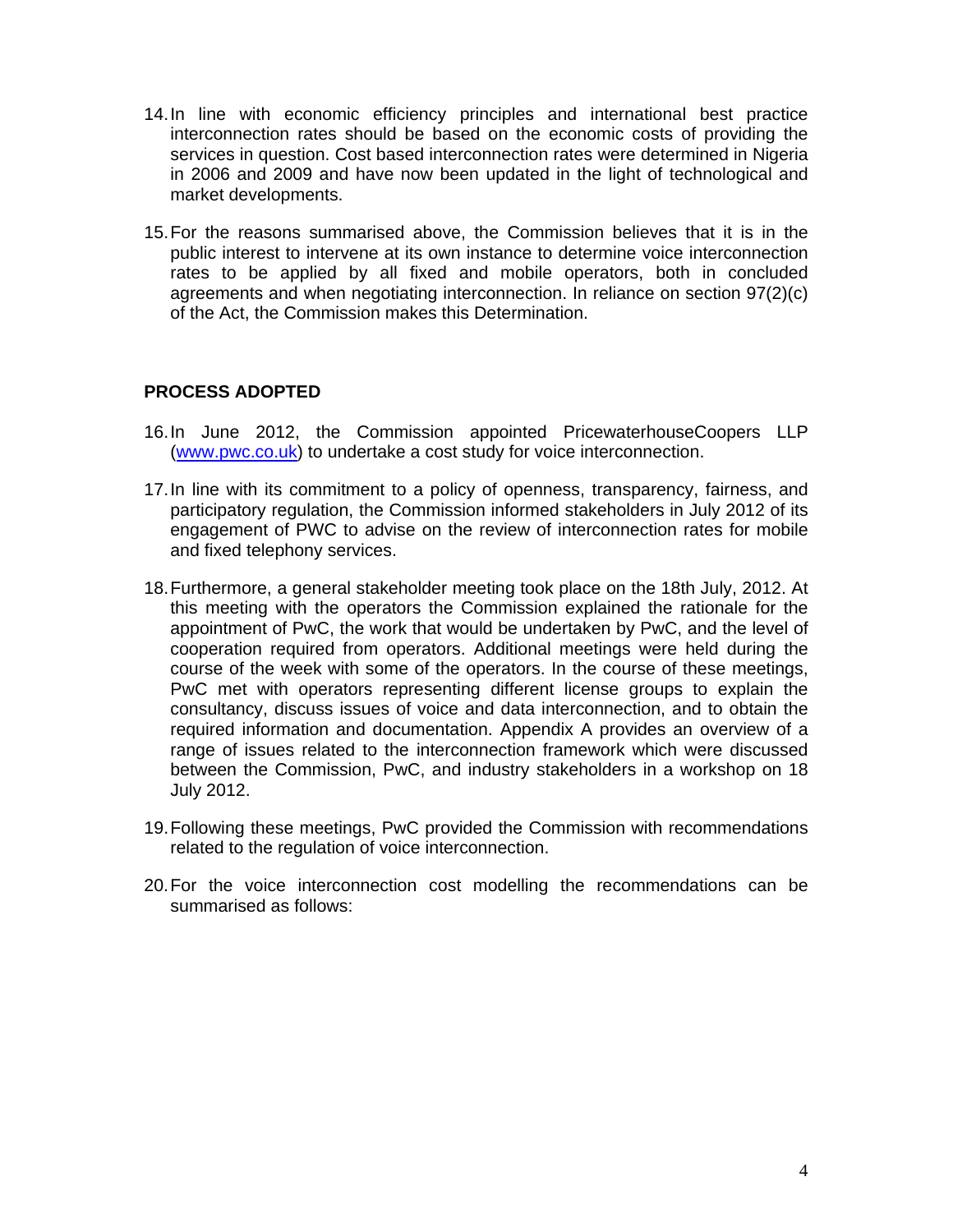| <b>Topic</b>               | <b>Recommendation</b>                                                                                                                                                                                                                                                      |
|----------------------------|----------------------------------------------------------------------------------------------------------------------------------------------------------------------------------------------------------------------------------------------------------------------------|
| Cost modelling<br>approach | Hybrid costing model; Modelled network is based on a<br>scorched node approach; Modelled network takes the actual<br>and planned coverage of a typical operator and the specific<br>factors of Nigeria into account; Calculation of cost of efficient<br>service provision |
| Cost modelling<br>concept  | LRIC plus mark-up for joint and common costs; Allocation of<br>common costs by using an equi-proportionate mark-up; Retail<br>costs are excluded from interconnection rates                                                                                                |
| Cost basis                 | Forward-looking costs; The model reflects the year 2011 and<br>three future years.                                                                                                                                                                                         |
| Depreciation               | Tilted annuity is used as depreciation methodology                                                                                                                                                                                                                         |
| Cost of capital            | Estimation of the current Cost of Capital based on CAPM<br>model and current market information.                                                                                                                                                                           |
| <b>Quality of Service</b>  | Model reflects the targeted quality of service                                                                                                                                                                                                                             |

- 21. Applying these principles, PwC then built a model for GSM/3G network for a representative operator in the Nigerian market. The underlying methodology of the model is based on the dimensioning of the network based on traffic demand and network design parameters having regard to the Nigerian operating environment.
- 22. After the stakeholder meeting, where the consultant briefed the operators on the scope of the assignment, a harmonised questionnaire to gather information and views of operators was sent:
	- MTN Nigeria Communications Limited (MTN)
	- Glo Mobile Limited (Glo)
	- Airtel Networks Limited (Airtel)
	- Emerging Market Telecommunication Service Limited (Etisalat Nigeria)
	- Multilinks Telecommunications Limited (Multilinks)
	- Starcomms Nigeria limited (Starcomms)
	- Visafone Communications Limited (Visafone)
- 23. These written requests were followed up with telephone and email discussions to elaborate and explain the nature of the data.
- 24. In response to the Commission's requests, Data was received from the following operators: MTN, Glo, Airtel, Etisalat, and Visafone.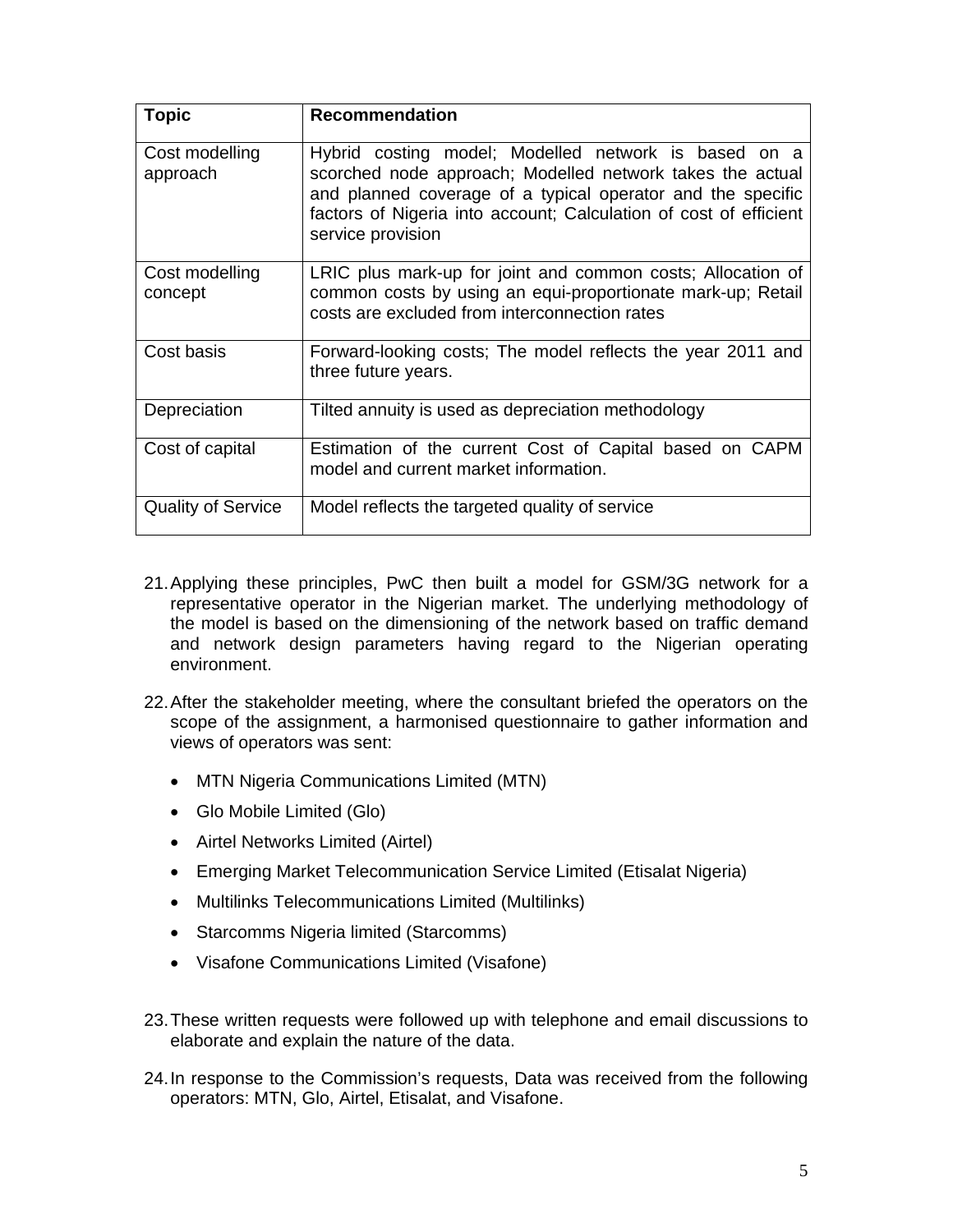- 25. In September and October 2012, the consultants reviewed and analysed the data received from the operators. These reviews revealed certain gaps and other issues with some of the data that was submitted by the operators.
- 26. Between the  $30<sup>th</sup>$  of October and the 1<sup>st</sup> of November 2012 PwC met with Etisalat Nigeria, Airtel, Visafone, MTN Nigeria and Glo in order to reconcile identified inconsistencies in data provided and to obtain additional information to address gaps in data provided. Based on this updated information, additional benchmark values for equipment prices and external analyst forecasts the set of input variables for the model (GSM/3G) was defined and the cost model was populated.
- 27. On February 1st, 2013, the Commission held a consultative meeting with operators and other stakeholders. The consultants' recommendations were discussed and the majority of the operators found these recommendations acceptable. In addition operators were provided with the electronic version of the voice interconnection model. This model version only contained the input data that was used to model the generic operator and all operator specific and confidential data was withheld.
- 28. Operators were invited to study the model and provide comments to the Commission by 15 February, 2013.

## **CONSIDERATION OF SUBMISSIONS MADE BY OPERATORS**

- 29. The purpose of this section is to provide an overview of the comments received as well as the responses of the Commission to these comments. Comments not directly relevant to voice interconnection have not been included in this determination.
- 30. The comments received have been summarised and grouped by subject area. The names of the operators making the individual comments have not been included.

## *Comments on the Regulation of Voice Termination*

#### **Comments on Asymmetry**

- 31. Asymmetry of interconnection rates (whereby different operators are entitled to charge different interconnection rates) was a recurring theme in the comments from many operators who submitted responses during the consultation process. However, their views on asymmetry were different.
- 32. Some operators argued that smaller operators have a significantly different and higher unit cost structure as a result of their size when compared to larger established operators and that the asymmetric regime should therefore be reestablished.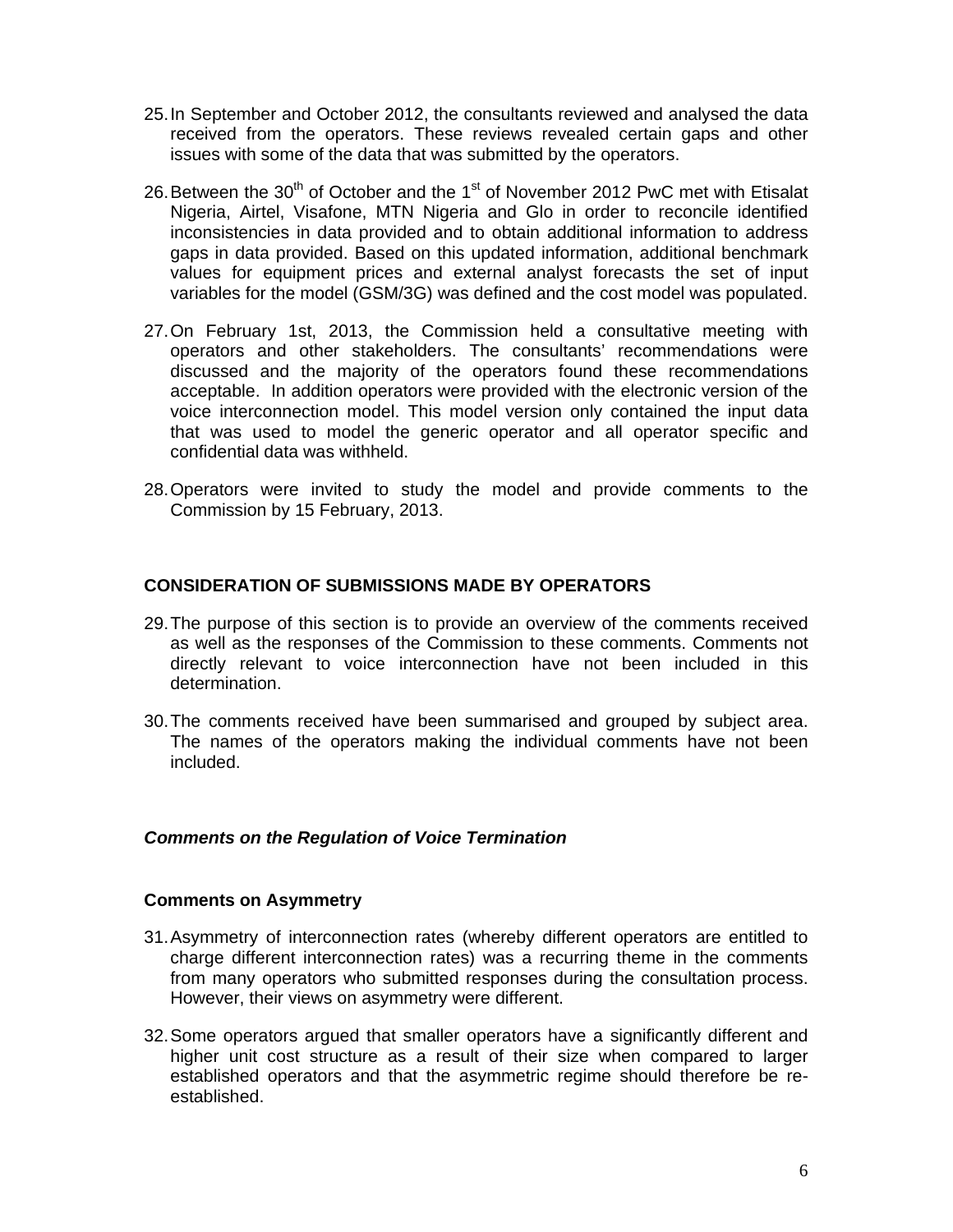- 33. One operator stated that there should be an asymmetric regime to be applied to dominant operators as their size should translate into differences in interconnection costs compared to other operators.
- 34. One operator argued that interconnection regulation should be implemented only in response to a specific market failure.
- 35. Other operators argued that asymmetry was meant to be a temporary measure and that the 2009 determination established all asymmetries were to expire by the 31<sup>st</sup> of December 2012.

#### **Response:**

- 36. While it is true that there are significant differences in the sizes and traffic volumes between different operators in Nigeria, it is the case that there are also significant differences in the areas that operators cover. The principle driver of the unit cost of traffic services is traffic density rather than total traffic. For example it is probable that a smaller operator which carries more traffic per square km than a larger operator will enjoy a lower unit costs.
- 37. Furthermore, some operators have the same amounts of spectrum allocated in the same bands, using the same technologies and have the same rollout obligations. Therefore, even though they might not all have similar sizes, there are no differences in their conditions which would translate into systematically higher cost.
- 38. When a single interconnection rate is set, the information from a heterogeneous group of operators is taken in order to derive the interconnection cost of the representative operator. By definition the resulting network does not perfectly resemble any of the existing operators in the country.
- 39. With regards to the issue of dominance, Mobile Termination has generally been determined to be a relevant market in telecommunications and one in which each operator has a monopoly. Therefore, other things being equal, all operators have an incentive to set termination rates at monopoly levels regardless of their size. The way in which this issue has been traditionally addressed has been through cost-based regulated interconnection rates as is the case in Nigeria. Whether there is dominance in other relevant markets and the remedies that are to be implemented is not part of this study and determination.
- 40. In its 2009 determination the NCC stated that "The Commission further determines that after 31st December 2012, all termination rates shall henceforth be symmetric". Nonetheless, the 2009 determination also stated that "This Determination shall take effect from 31st December, 2009 and remain valid and binding on Licensees for the services specified in paragraphs 1(a) to (e) of this Section, until further reviewed by the Commission." Thus, the Commission recognised that a further review would be performed and subject to the findings of such a review retains the rights to issue a new Interconnection Determination, setting out new rules and determinations related to interconnection including rates, including the option of extending the application of asymmetry and the specification of which operators should be eligible for asymmetric rates.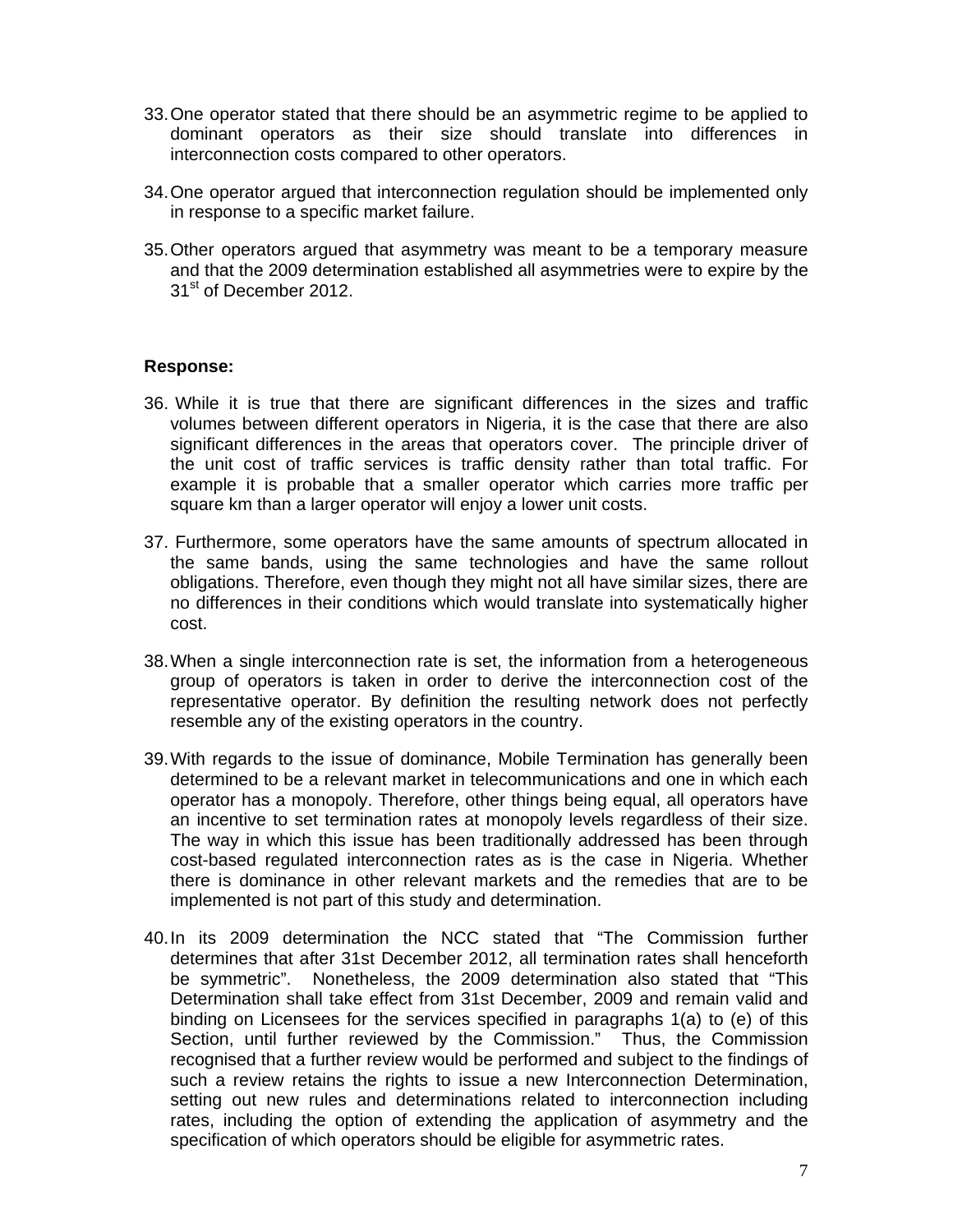#### **Comments regarding the calculation of the WACC**

- 41. Some operators argued that the effect of the weakening currency had not been taken into account in the calculation of the WACC and that this was bound to have a significant effect on the costs of the operators.
- 42. Another operator argued that there were significant differences in the inflation rates that were used for the calculation of the WACC and that these could have a significant effect on interconnection rates going forward.

Additional comments were made in relation to some of the parameters that were used in the calculation of the WACC. These included the use of information from other jurisdictions to estimate the value of the parameters when Nigeria-based information was available and the capital mix ratios used and their impact on other parameters.

#### **Response**

- 43. The statement that the effect of devaluation has not been taken into account is incorrect. The calculation of the Cost of Capital (WACC) was based on several foreign currency rates such as the yield of the US treasury bonds. In order to arrive at a rate in nominal Nigerian Naira an adjustment has to be made to account for long term devaluation. This is given by the difference between the long term Nigerian inflation and the long term US inflation. Therefore, the effect of devaluation is indeed taken into account in the calculation of the Cost of Capital.
- 44. In addition to this, inflation has been applied in the calculation of the WACC in order to have an estimation of forecast devaluation, which is required to convert rates in USD to rates in Naira. This however does not preclude adjustments in the actual interconnection rates being made using actual inflation in the future.
- 45. It is also incorrect to assume that preference should be given to local data when available over internationally observable data. For instance, one of the assumptions of the CAPM model is that assets are traded in an efficient market where non-systematic risk can be fully diversified. This is rarely the case in capital markets in developing markets. For this reason, even though local data might be available, information from foreign markets is used and adjusted to bring it into the Nigerian context. There are also issues of liquidity and duration of the assets being used to estimate the parameters which mean that local information might not be usable. For this reason, even though local data might be available, information from foreign markets is used and adjusted to bring it into the Nigerian context.
- 46. The information collected to estimate the D/E ratio and beta is that of companies that operate in developing countries where infrastructure is being rolled out. For instance, the sample includes companies such as Millicom International (Tigo), MTN and Bharti Airtel, all of which have focused their operations in developing countries.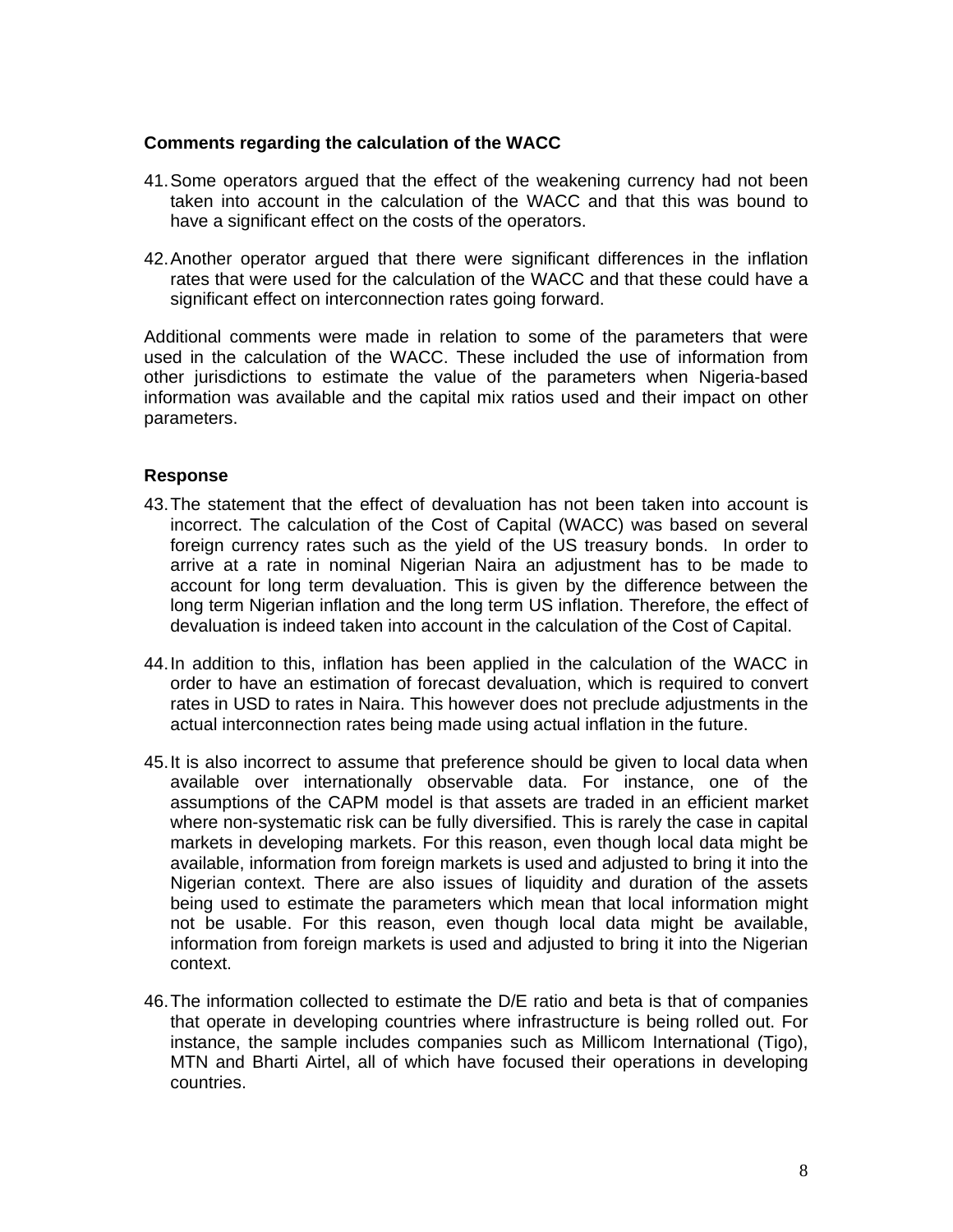#### **Comments on the assumptions of the operating conditions and required investments**

47. One operator commented that the model did not take into account the investments that are required in order to provide the required quality of service including investments in future capacity reflecting the operating conditions in the Nigeria, for example, the requirements for independent power sources at the sites.

#### **Response**

- 48. The network that was dimensioned not only takes into account demand parameters but also target Quality of Service (QoS) indicators. The model that was provided to operators includes the QoS parameters including a Grade of Service (Blocking probability) of 2%. Therefore, the dimensioned network can convey the dimensioned demand at the specified level of QoS. It is worth mentioning that the information that has been gathered would seem to indicate that few, if any, operators currently meet this grade of service.
- 49. Furthermore, the network is dimensioned in such a way that this quality of service can be achieved while new capacity is being built to cope with the increased demand. It is therefore not correct to conclude that there was no consideration to the need for future investments in future capacity.
- 50. The assertion that the model does not take into account the investments required to cope with the forecast demand for 2013 and beyond is also inaccurate. The model is specifically specified to identify the investment and operating cost requirements for a network conveying forecast traffic loads at a specified QoS standard. Therefore, even for the last year of the forecast, the resulting network that gives the interconnection cost for this year is capable of conveying the dimensioned demand at the established level of Quality of Service.
- 51. Finally, the assumptions that were used in the model were based on the information that was collected from the Nigerian operators and this includes network layout including power sources at sites. Even though the model assumptions may not precisely coincide to those of a specific operator it is representative of the data obtained from operators as a whole.

#### **Comments on the effects of bad interconnection debt on the cost estimation**

52. Some operators raised the issue of the existing bad interconnection debt and the possible effects that this should have on the calculation of the interconnection rate. It is argued that bad interconnection debt has a capital cost and should therefore be included.

#### **Response**

53. The issues relating to bad interconnection debt, should be resolved through enforcement of existing regulations and facilitation of dispute resolution by the NCC, not by making adjustments to the interconnection rates.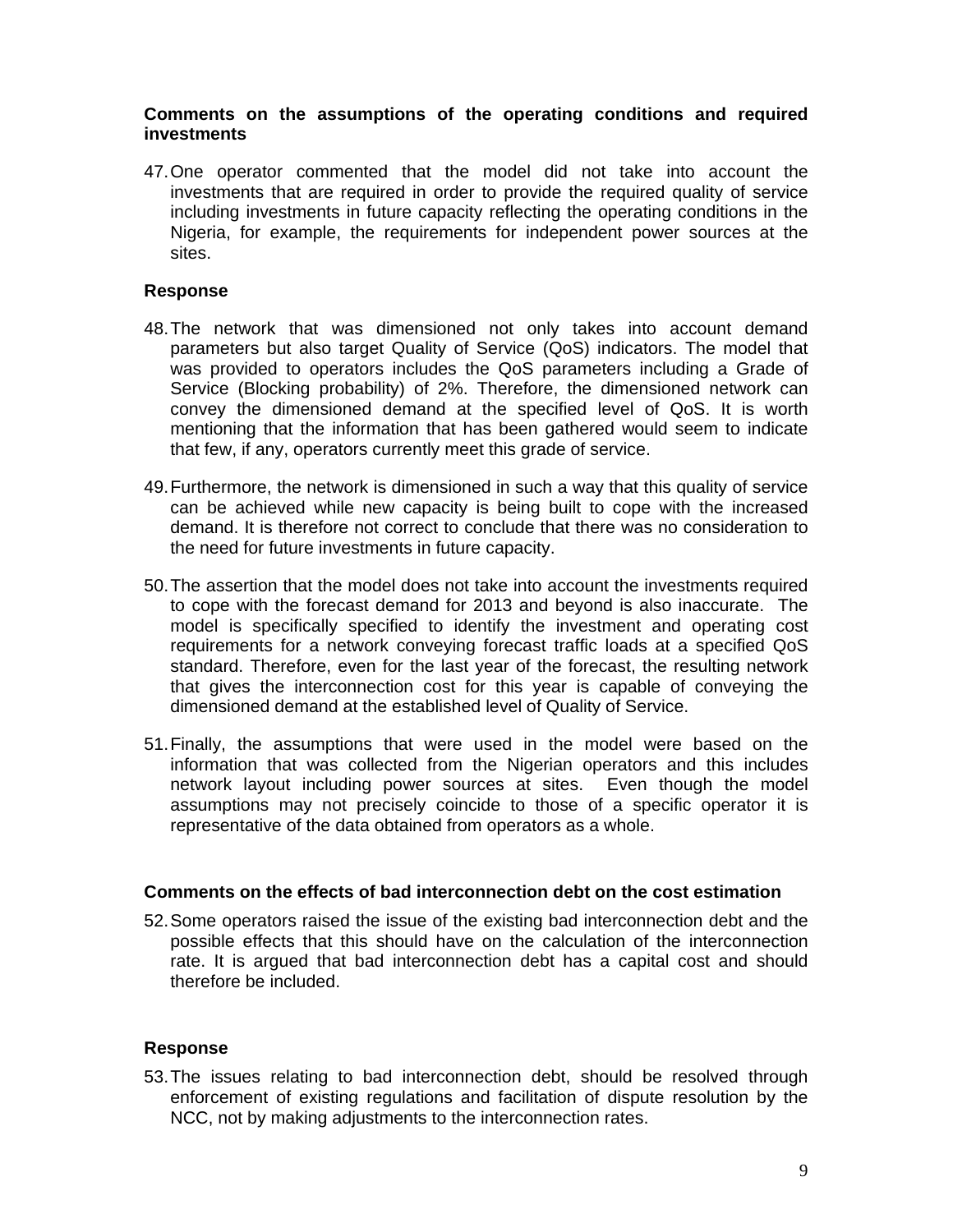#### **Comments on data assumptions**

54. One operator requested to know where assumptions were used when there was insufficient data in order to assess the possible impact of these assumptions on the overall results.

#### **Response**

- 55. Although there were some gaps in the data collected from operators, in most cases the information that was collected from other operators was sufficient to cover these gaps. In the very few instances where this was not possible, the assumptions that were used were based on PwC's experience in building these models across the world, including in sub-Saharan Africa.
- 56. All assumptions are included in the model which was provided to operators. The model provided is fully operational and operators are free to change any input or assumption data to observe the impact on modelled interconnection costs.

#### **Comment on impact assessment of the 2009 interconnection determination**

57. One of the operators argued that there has not been a complete assessment of the effects of the 2009 interconnection determination and that one should be carried out before issuing a new interconnection determination.

#### **Response**

58. The main purpose of carrying out an update of the interconnection rates is to reflect the changes that have taken place in the telecommunications sector in the country and their effect on the cost of interconnection. As such, the need to update the interconnection rates is not based on the impact or lack thereof of the previous interconnection rates but rather the need to ensure that rates remain cost based and reflect the conditions of interconnection in the country.

#### **Comments regarding economies of scale of large international brands**

59. One operator argued that it does not enjoy the same purchasing economies of scale of other international operators present in Nigeria when it comes to buying equipment from vendors.

## **Response**

60. The cost base that has been used for the determination of the interconnection rate has been based on information provided by all operators. Furthermore, all operators received a fully functioning copy of the model, including the cost information that was used and could therefore compare the costs that were used to its own and highlight the ones where these differ significantly and provide the necessary evidence.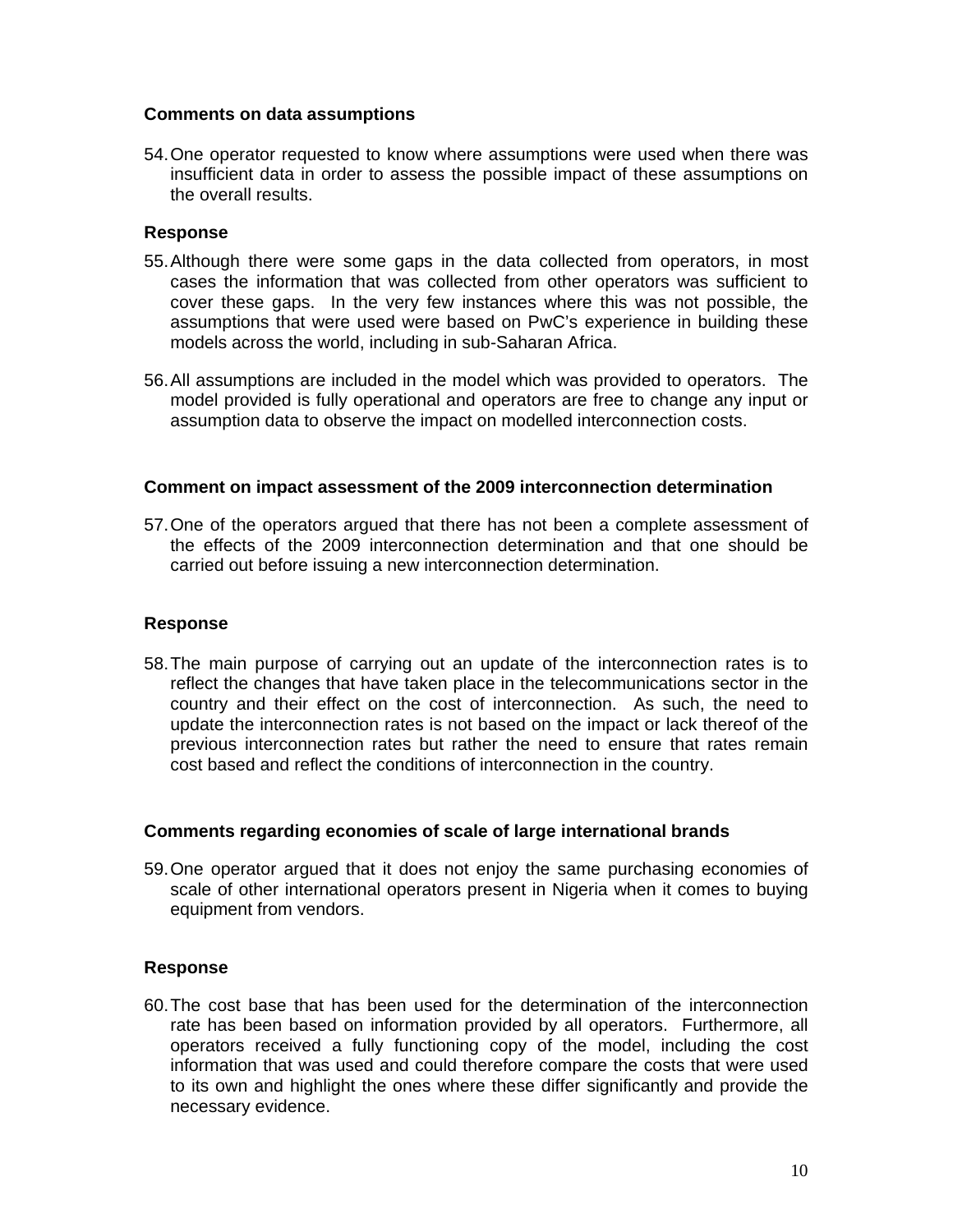## **Conclusions**

- 61. The Commission would like to thank all operators who have submitted information relating to the regulation of interconnection rates and the costing models.
- 62. The Commission has carefully considered the information provided by stakeholders and has taken a view on parameters and regulatory measures in the light of this and other information – such as international experience and publicly available information. The process of arriving at a new regulatory regime for the interconnection of operators and for retail pricing in Nigeria has been conducted in a climate of openness and with a view to providing maximum transparency to all parties without compromising the confidentiality of commercially sensitive information.
- 63. The Commission is confident that the results will make a significant contribution to the development of a thriving telecoms sector in Nigeria and hence benefit both consumers and the industry.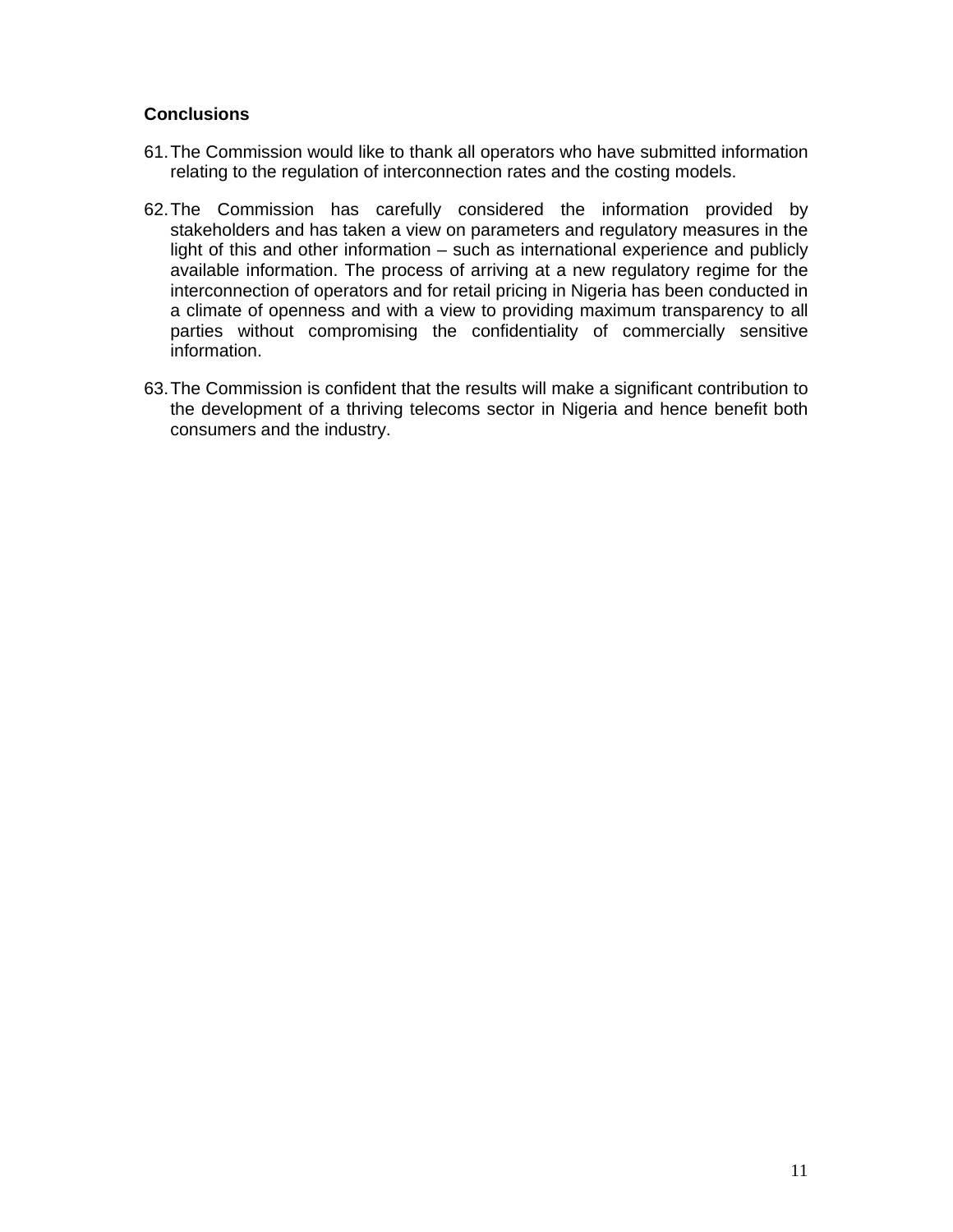## **DETERMINATION**

- 1. The Commission hereby determines that:
	- a) The Termination Rates for voice services provided by New Entrants and Small Operators in Nigeria irrespective of the originating network shall be:
		- **i. N6.40 (Six Naira Forty Kobo) from 1st April, 2013;**
		- **ii. N5.20 (Five Naira Twenty Kobo) from 1st April, 2014; and**
	- **iii. N3.90 (Three Naira Ninety Kobo) from 1st April, 2015.**

## **Note:**

- i) New Entrant is defined as newly licensed Operator entering an existing or new market within 0 to 3 years.
- ii) Small Operator is defined, for the purpose of this Determination, as an existing Operator with a market share of  $0 - 7.5\%$  in terms of subscriber base.
- iii) Asymmetry shall cease as soon as it is evident that any Small Operator has exceeded the 7.5% market share threshold before the end of this determination period.
- iv) Any Small Operator that has benefited from Asymmetric Rates before exceeding the threshold of 7.5% market share shall cease to qualify for Asymmetry in the future should the referenced market share decline.
- b) The Termination Rates for voice services provided by Other Operators in Nigeria irrespective of the originating network shall be:
	- **i. N4.90 (Four Naira Ninety Kobo) from 1st April, 2013;**
	- **ii. N4.40 (Four Naira Forty Kobo) from 1st April, 2014; and**
- iii. N3.90 (Three Naira Ninety Kobo) from 1<sup>st</sup> April, 2015.
- 2. The operators satisfying the asymmetry test will be defined by the Commission and currently comprise:
	- o Visafone Communications Limited
	- o Starcomms Nigeria Plc
	- o Multi-Links Nigeria Limited
	- o Reliance Telecommunications
	- o Intercellular Nigeria Limited
	- o VGC Nigeria Limited
	- o 21<sup>st</sup> Century Nigeria Limited
	- o Monarch Communications Limited
	- o Intra Networks Limited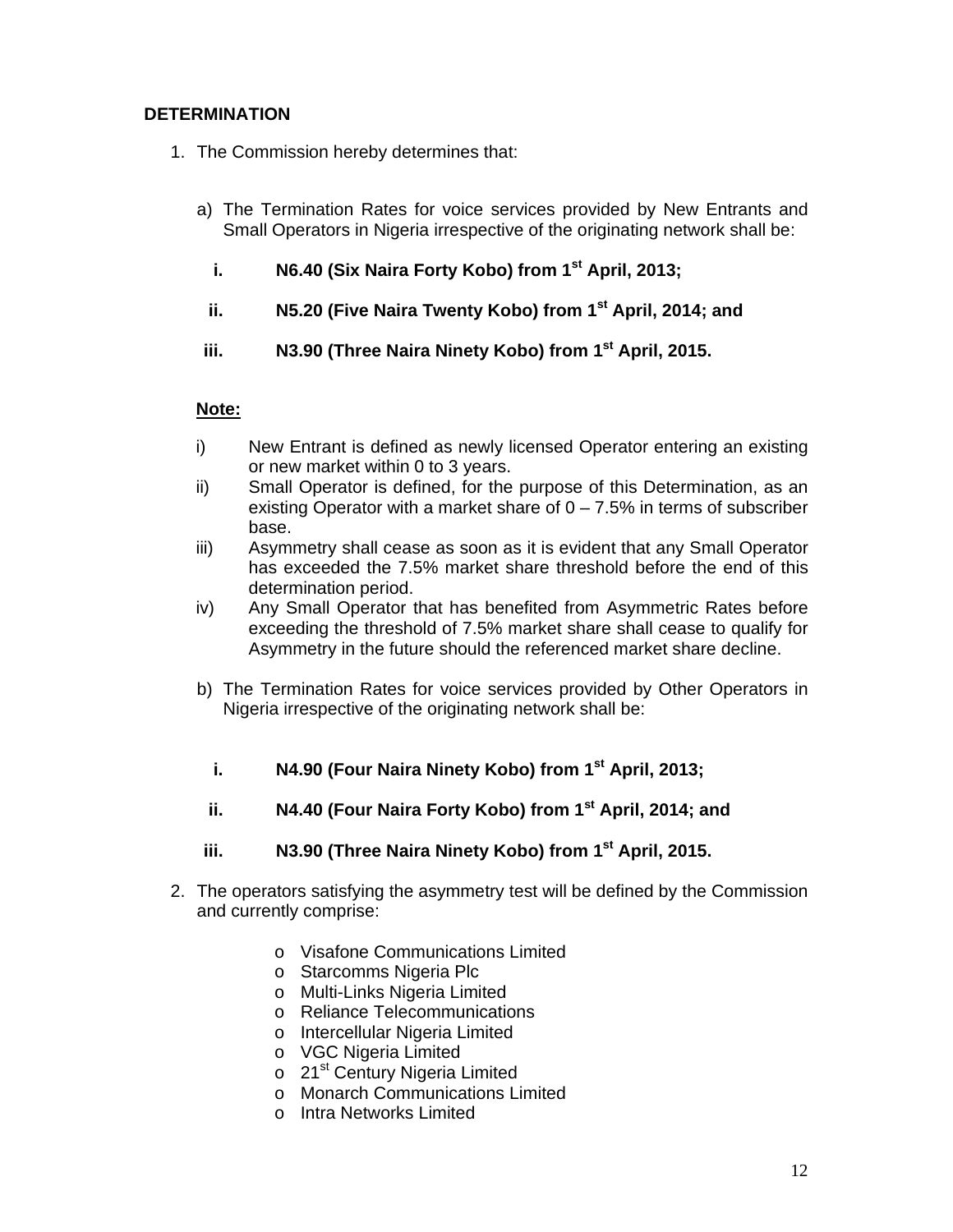- 3. This Determination shall take effect from 1<sup>st</sup> April 2013 and remain valid and binding on Licensees for the next three years until further reviewed by the Commission.
- 4. The interconnection rates determined in paragraph 1 above shall be applied by and payable (including by way of internal transfer pricing) to all licensees who have been allocated numbers by the Commission.
- 5. In this Determination, unless the context requires otherwise, the following expressions shall have the meanings set out below.

| "Mobile voice call termination" | Termination by the receiving operator of a<br>voice call intended for a number within a<br>range ascribed to mobile services in the<br>national numbering plan and allocated to the<br>receiving operator which call has been<br>delivered to that<br>operator<br>by<br>an<br>interconnected operator (which may be the<br>originating operator or another operator,<br>including an operator providing transit of the<br>call through its telecommunications network)<br>at a point of interconnection and routed by<br>terminating<br>operator<br>through<br>the<br>its<br>telecommunications network.                                          |
|---------------------------------|---------------------------------------------------------------------------------------------------------------------------------------------------------------------------------------------------------------------------------------------------------------------------------------------------------------------------------------------------------------------------------------------------------------------------------------------------------------------------------------------------------------------------------------------------------------------------------------------------------------------------------------------------|
| "Fixed voice call termination"  | Termination by the receiving operator of a<br>call intended for a number within a range<br>ascribed to fixed services in the national<br>numbering plan and allocated<br>the<br>to<br>receiving operator which call has been<br>delivered<br>to<br>that<br>operator<br>by<br>an<br>interconnected operator (which operator<br>may be the originating operator or another<br>operator, including an operator providing<br>through<br>the<br>call<br>transit<br>of<br>its<br>telecommunications network) at a point of<br>interconnection<br>and<br>routed<br>by<br>the<br>through<br>terminating<br>operator<br>its<br>telecommunications network. |

This Determination shall take effect from 1<sup>st</sup> April 2013 and remain valid and binding on Licensees for the next three years, for the services specified in paragraphs 1(a) and (b) of this Section, until further reviewed by the Commission.

## **Dated this 20th day of March, 2013.**

**Dr. Eugene Juwah Executive Vice-Chairman Nigerian Communications Commission Abuja – Nigeria.**